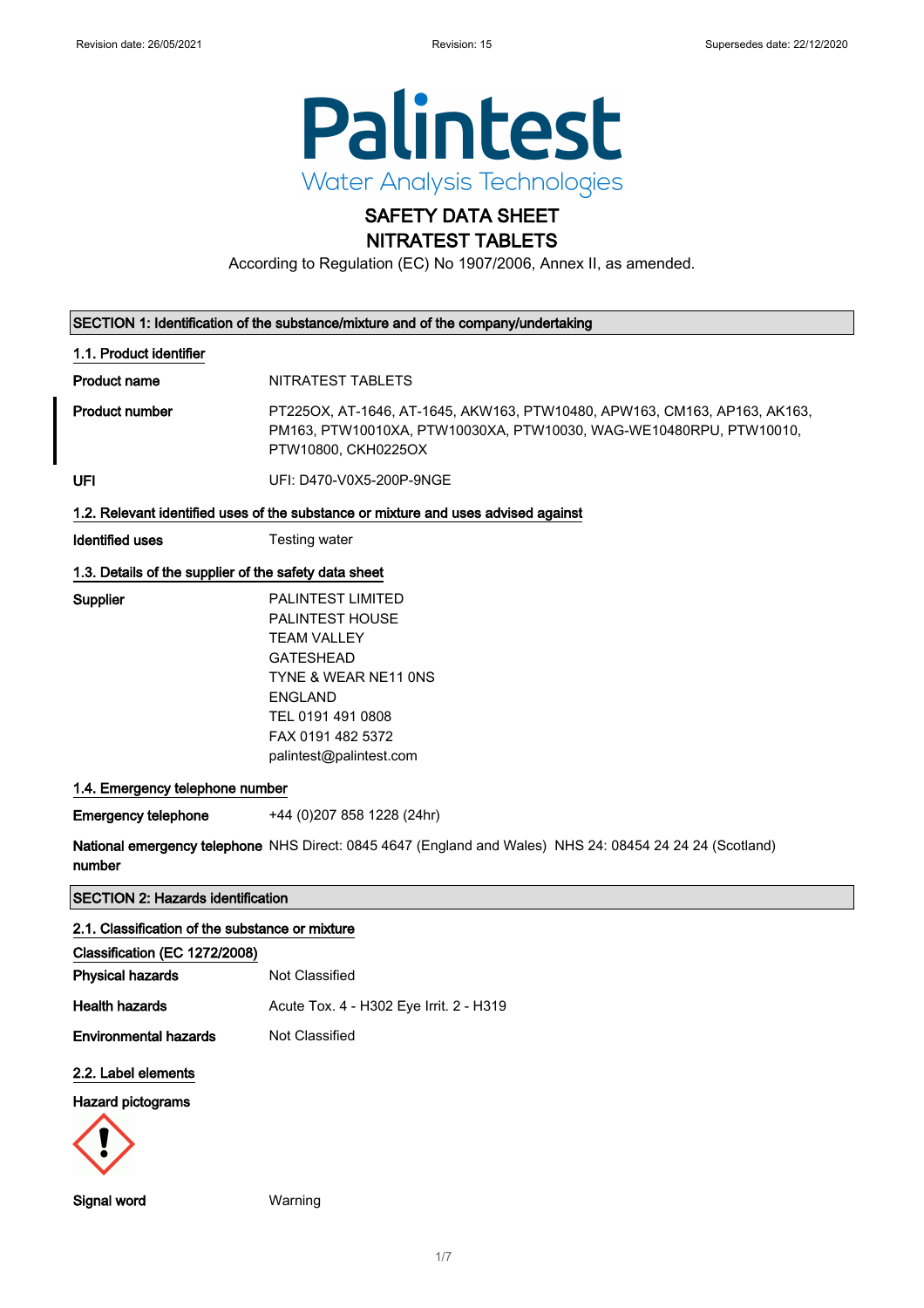| <b>Hazard statements</b>                  | H302 Harmful if swallowed.<br>H319 Causes serious eve irritation.                                                                                                                                                                                                                                                                                                                                                                                                                                                  |
|-------------------------------------------|--------------------------------------------------------------------------------------------------------------------------------------------------------------------------------------------------------------------------------------------------------------------------------------------------------------------------------------------------------------------------------------------------------------------------------------------------------------------------------------------------------------------|
| <b>Precautionary statements</b>           | P264 Wash contaminated skin thoroughly after handling.<br>P270 Do not eat, drink or smoke when using this product.<br>P280 Wear protective gloves/ protective clothing/ eye protection/ face protection.<br>P305+P351+P338 IF IN EYES: Rinse cautiously with water for several minutes. Remove<br>contact lenses, if present and easy to do. Continue rinsing.<br>P337+P313 If eye irritation persists: Get medical advice/attention.<br>P501 Dispose of contents/ container in accordance with local regulations. |
| Contains                                  | AMMONIUM CHLORIDE                                                                                                                                                                                                                                                                                                                                                                                                                                                                                                  |
| Supplementary precautionary<br>statements | P301+P310 IF SWALLOWED: Immediately call a POISON CENTER/ doctor.<br>P330 Rinse mouth.                                                                                                                                                                                                                                                                                                                                                                                                                             |

#### 2.3. Other hazards

This substance is not classified as PBT or vPvB according to current EU criteria.

### SECTION 3: Composition/information on ingredients

| 3.2. Mixtures                                                                                                      |                      |                                                      |
|--------------------------------------------------------------------------------------------------------------------|----------------------|------------------------------------------------------|
| <b>AMMONIUM CHLORIDE</b>                                                                                           |                      | 80-100%                                              |
| CAS number: 12125-02-9                                                                                             | EC number: 235-186-4 | REACH registration number: 01-<br>2119487950-27-XXXX |
| Classification<br>Acute Tox. 4 - H302<br>Eye Irrit. 2 - H319                                                       |                      |                                                      |
| <b>BORIC ACID</b>                                                                                                  |                      | $2\%$                                                |
| CAS number: 10043-35-3                                                                                             | EC number: 233-139-2 | REACH registration number: 01-<br>2119486683-25-XXXX |
| Substance of very high concern (SVHC). This product is/contains a substance that is included in REGULATION (EC) No |                      |                                                      |

1907/2006 (REACH) ANNEX XVII - RESTRICTIONS ON THE MANUFACTURE, PLACING ON THE MARKET AND USE OF CERTAIN DANGEROUS SUBSTANCES, MIXTURES AND ARTICLES.

#### **Classification**

Repr. 1B - H360FD

The Full Text for all R-Phrases and Hazard Statements are Displayed in Section 16.

Composition comments This product contains a substance that is a SVHC.

### SECTION 4: First aid measures

| 4.1. Description of first aid measures |                                                                                                                                                                                             |  |
|----------------------------------------|---------------------------------------------------------------------------------------------------------------------------------------------------------------------------------------------|--|
| General information                    | Treat symptomatically.                                                                                                                                                                      |  |
| Inhalation                             | Remove affected person from source of contamination. Move affected person to fresh air at<br>once. Get medical attention.                                                                   |  |
| Ingestion                              | Rinse mouth thoroughly with water. Get medical attention if any discomfort continues.                                                                                                       |  |
| <b>Skin contact</b>                    | Remove affected person from source of contamination. Remove contaminated clothing. Wash<br>skin thoroughly with soap and water. Get medical attention if irritation persists after washing. |  |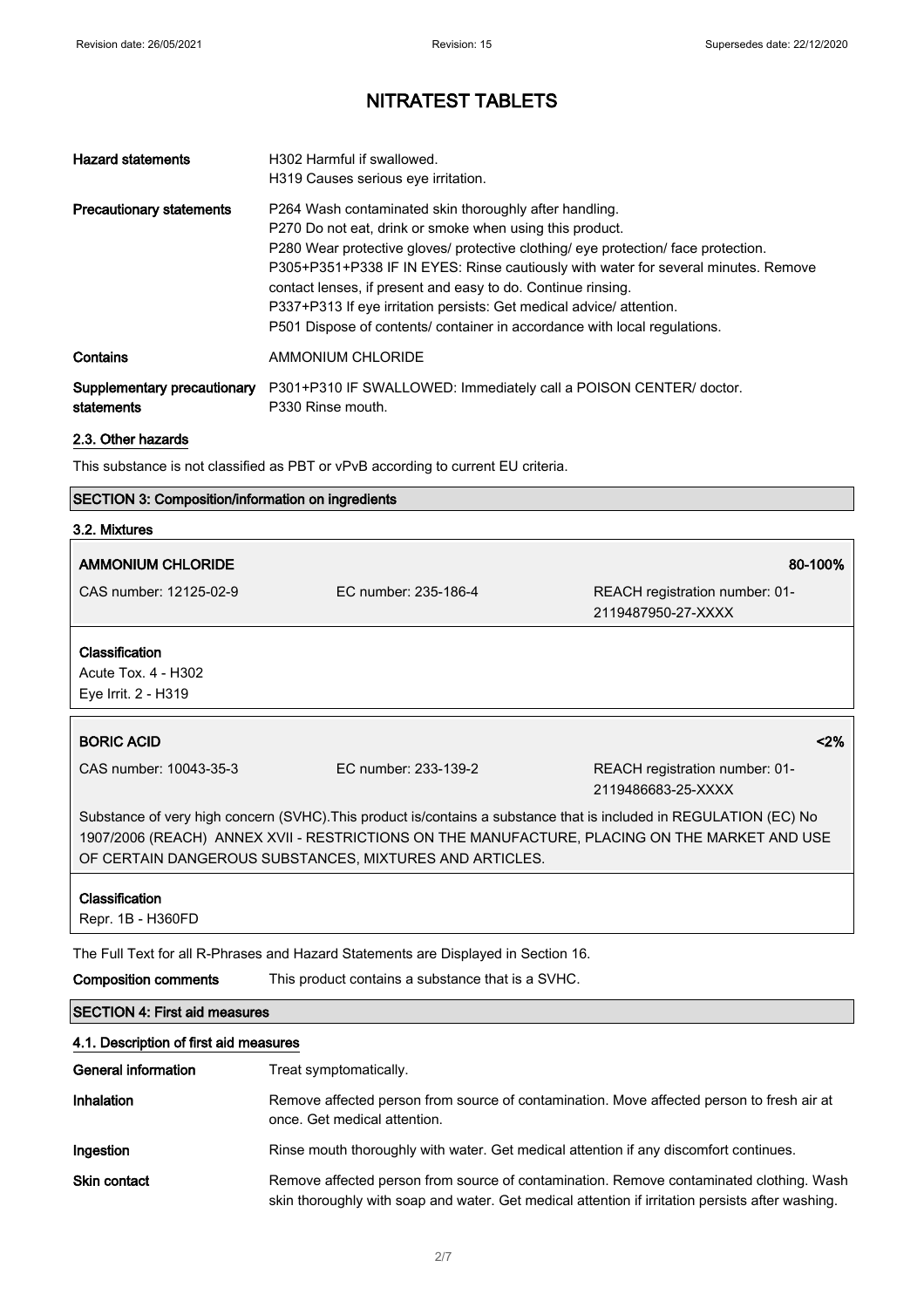| Eye contact                                                | Remove any contact lenses and open eyelids wide apart. Continue to rinse for at least 15<br>minutes. Get medical attention if irritation persists after washing.                                                                                                                                                                                                                                                             |
|------------------------------------------------------------|------------------------------------------------------------------------------------------------------------------------------------------------------------------------------------------------------------------------------------------------------------------------------------------------------------------------------------------------------------------------------------------------------------------------------|
|                                                            | 4.2. Most important symptoms and effects, both acute and delayed                                                                                                                                                                                                                                                                                                                                                             |
| <b>General information</b>                                 | The severity of the symptoms described will vary dependent on the concentration and the<br>length of exposure.                                                                                                                                                                                                                                                                                                               |
| Inhalation                                                 | Irritation of nose, throat and airway.                                                                                                                                                                                                                                                                                                                                                                                       |
| Ingestion                                                  | May cause discomfort if swallowed.                                                                                                                                                                                                                                                                                                                                                                                           |
| <b>Skin contact</b>                                        | Skin irritation.                                                                                                                                                                                                                                                                                                                                                                                                             |
| Eye contact                                                | May cause severe eye irritation.                                                                                                                                                                                                                                                                                                                                                                                             |
|                                                            | 4.3. Indication of any immediate medical attention and special treatment needed                                                                                                                                                                                                                                                                                                                                              |
| Notes for the doctor                                       | Treat symptomatically.                                                                                                                                                                                                                                                                                                                                                                                                       |
| <b>SECTION 5: Firefighting measures</b>                    |                                                                                                                                                                                                                                                                                                                                                                                                                              |
| 5.1. Extinguishing media                                   |                                                                                                                                                                                                                                                                                                                                                                                                                              |
| Suitable extinguishing media                               | Use fire-extinguishing media suitable for the surrounding fire.                                                                                                                                                                                                                                                                                                                                                              |
| 5.2. Special hazards arising from the substance or mixture |                                                                                                                                                                                                                                                                                                                                                                                                                              |
| <b>Hazardous combustion</b><br>products                    | No known hazardous decomposition products.                                                                                                                                                                                                                                                                                                                                                                                   |
| 5.3. Advice for firefighters                               |                                                                                                                                                                                                                                                                                                                                                                                                                              |
| Protective actions during<br>firefighting                  | No specific firefighting precautions known.                                                                                                                                                                                                                                                                                                                                                                                  |
| <b>SECTION 6: Accidental release measures</b>              |                                                                                                                                                                                                                                                                                                                                                                                                                              |
|                                                            | 6.1. Personal precautions, protective equipment and emergency procedures                                                                                                                                                                                                                                                                                                                                                     |
| <b>Personal precautions</b>                                | Wear protective clothing as described in Section 8 of this safety data sheet.                                                                                                                                                                                                                                                                                                                                                |
| 6.2. Environmental precautions                             |                                                                                                                                                                                                                                                                                                                                                                                                                              |
| <b>Environmental precautions</b>                           | Not considered to be a significant hazard due to the small quantities used. However, large or<br>frequent spills may have hazardous effects on the environment.                                                                                                                                                                                                                                                              |
| 6.3. Methods and material for containment and cleaning up  |                                                                                                                                                                                                                                                                                                                                                                                                                              |
| Methods for cleaning up                                    | Avoid generation and spreading of dust. Collect and place in suitable waste disposal<br>containers and seal securely. Label the containers containing waste and contaminated<br>materials and remove from the area as soon as possible. Flush contaminated area with plenty<br>of water. Wear suitable protective equipment, including gloves, goggles/face shield, respirator,<br>boots, clothing or apron, as appropriate. |
| 6.4. Reference to other sections                           |                                                                                                                                                                                                                                                                                                                                                                                                                              |
| Reference to other sections                                | Wear protective clothing as described in Section 8 of this safety data sheet.                                                                                                                                                                                                                                                                                                                                                |
| <b>SECTION 7: Handling and storage</b>                     |                                                                                                                                                                                                                                                                                                                                                                                                                              |
| 7.1. Precautions for safe handling                         |                                                                                                                                                                                                                                                                                                                                                                                                                              |
| Usage precautions                                          | Good personal hygiene procedures should be implemented. Avoid inhalation of dust and<br>contact with skin and eyes.                                                                                                                                                                                                                                                                                                          |
|                                                            | 7.2. Conditions for safe storage, including any incompatibilities                                                                                                                                                                                                                                                                                                                                                            |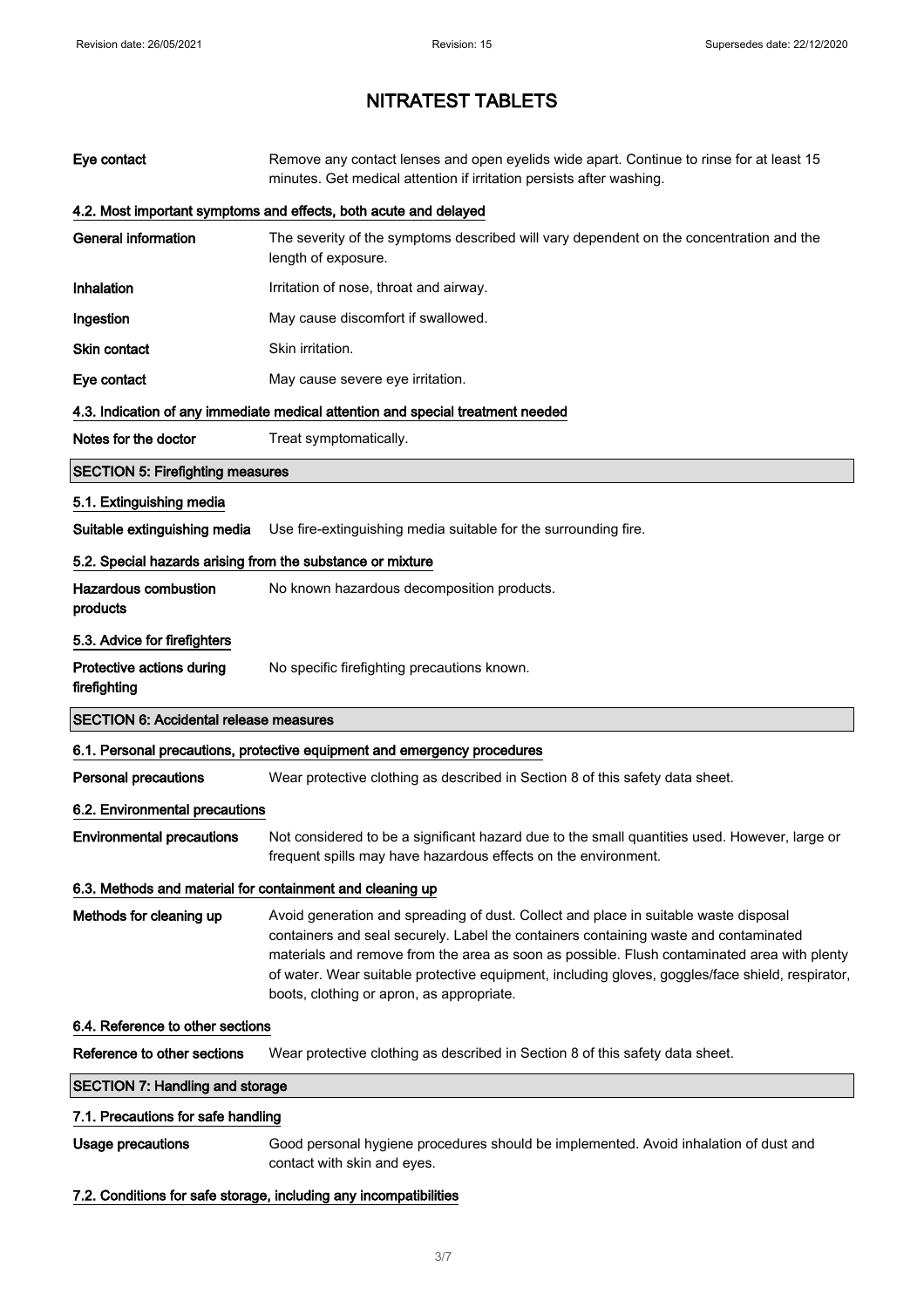| <b>Storage precautions</b>                                                                                                                                            | Store in tightly-closed, original container in a dry, cool and well-ventilated place. Keep<br>separate from food, feedstuffs, fertilisers and other sensitive material.                                    |
|-----------------------------------------------------------------------------------------------------------------------------------------------------------------------|------------------------------------------------------------------------------------------------------------------------------------------------------------------------------------------------------------|
| 7.3. Specific end use(s)                                                                                                                                              |                                                                                                                                                                                                            |
| Specific end use(s)                                                                                                                                                   | The identified uses for this product are detailed in Section 1.2.                                                                                                                                          |
| <b>SECTION 8: Exposure controls/Personal protection</b>                                                                                                               |                                                                                                                                                                                                            |
| 8.1. Control parameters<br>Occupational exposure limits<br><b>AMMONIUM CHLORIDE</b>                                                                                   |                                                                                                                                                                                                            |
| Long-term exposure limit (8-hour TWA): WEL 10 mg/m <sup>3</sup><br>Short-term exposure limit (15-minute): WEL 20 mg/m <sup>3</sup><br>WEL = Workplace Exposure Limit. |                                                                                                                                                                                                            |
| Ingredient comments                                                                                                                                                   | OES = Occupational Exposure Standard. MEL = Maximum Exposure Limit. ACGIH = US<br>Standard.                                                                                                                |
| 8.2. Exposure controls                                                                                                                                                |                                                                                                                                                                                                            |
| Protective equipment                                                                                                                                                  |                                                                                                                                                                                                            |
|                                                                                                                                                                       |                                                                                                                                                                                                            |
| Appropriate engineering<br>controls                                                                                                                                   | Provide adequate ventilation. Avoid inhalation of dust. Observe any occupational exposure<br>limits for the product or ingredients.                                                                        |
| Eye/face protection                                                                                                                                                   | Eyewear complying with an approved standard should be worn if a risk assessment indicates<br>eye contact is possible. The following protection should be worn: Dust-resistant, chemical<br>splash goggles. |
| Hand protection                                                                                                                                                       | Wear protective gloves. It is recommended that gloves are made of the following material:<br>Nitrile rubber.                                                                                               |
| Other skin and body<br>protection                                                                                                                                     | Wear appropriate clothing to prevent any possibility of skin contact.                                                                                                                                      |
| <b>Hygiene measures</b>                                                                                                                                               | No specific hygiene procedures recommended but good personal hygiene practices should<br>always be observed when working with chemical products.                                                           |
| <b>Respiratory protection</b>                                                                                                                                         | If ventilation is inadequate, suitable respiratory protection must be worn.                                                                                                                                |
| <b>SECTION 9: Physical and chemical properties</b>                                                                                                                    |                                                                                                                                                                                                            |
| 9.1. Information on basic physical and chemical properties                                                                                                            |                                                                                                                                                                                                            |
| Appearance                                                                                                                                                            | Solid                                                                                                                                                                                                      |
| Colour                                                                                                                                                                | White/off-white.                                                                                                                                                                                           |
| Odour                                                                                                                                                                 | Odourless.                                                                                                                                                                                                 |
| Solubility(ies)                                                                                                                                                       | Soluble in water.                                                                                                                                                                                          |
| 9.2. Other information                                                                                                                                                |                                                                                                                                                                                                            |
| Other information                                                                                                                                                     | No data available.                                                                                                                                                                                         |
| <b>SECTION 10: Stability and reactivity</b>                                                                                                                           |                                                                                                                                                                                                            |

10.1. Reactivity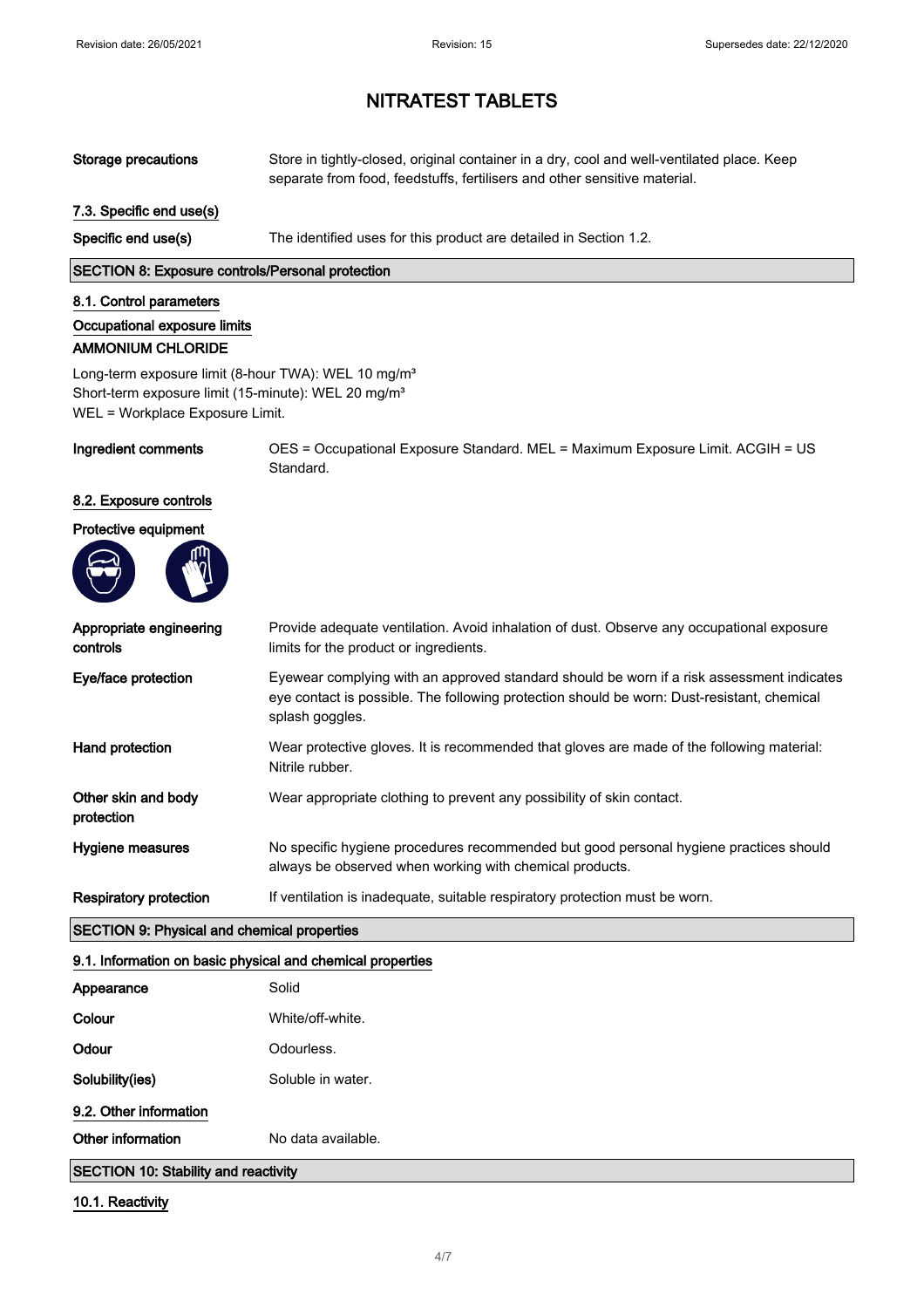| Reactivity                                     | There are no known reactivity hazards associated with this product.                                                                                        |
|------------------------------------------------|------------------------------------------------------------------------------------------------------------------------------------------------------------|
| 10.2. Chemical stability                       |                                                                                                                                                            |
| <b>Stability</b>                               | Stable under the prescribed storage conditions.                                                                                                            |
| 10.3. Possibility of hazardous reactions       |                                                                                                                                                            |
| Possibility of hazardous<br>reactions          | No data available.                                                                                                                                         |
| 10.4. Conditions to avoid                      |                                                                                                                                                            |
| Conditions to avoid                            | There are no known conditions that are likely to result in a hazardous situation.                                                                          |
| 10.5. Incompatible materials                   |                                                                                                                                                            |
| Materials to avoid                             | No specific material or group of materials is likely to react with the product to produce a<br>hazardous situation.                                        |
| 10.6. Hazardous decomposition products         |                                                                                                                                                            |
| Hazardous decomposition<br>products            | No known hazardous decomposition products.                                                                                                                 |
| <b>SECTION 11: Toxicological information</b>   |                                                                                                                                                            |
| 11.1. Information on toxicological effects     |                                                                                                                                                            |
| <b>Toxicological effects</b>                   | Harmful if swallowed. May damage fertility if swallowed. May damage the unborn child if<br>swallowed.                                                      |
| Other health effects                           | Causes serious eye irritation.                                                                                                                             |
| Acute toxicity - oral                          |                                                                                                                                                            |
| Summary                                        | Harmful if swallowed.                                                                                                                                      |
| ATE oral (mg/kg)                               | 1,447.64                                                                                                                                                   |
| Acute toxicity - dermal<br>Summary             | Causes serious eye irritation.                                                                                                                             |
| Acute toxicity - inhalation<br>Summary         | No data available.                                                                                                                                         |
| Skin corrosion/irritation<br>Summary           | No data available.                                                                                                                                         |
| Serious eye damage/irritation                  |                                                                                                                                                            |
| Summary                                        | Causes serious eye irritation.                                                                                                                             |
| Carcinogenicity<br><b>IARC</b> carcinogenicity | No component of this product present at levels greater than or equal to 0.1% is identified as<br>probable, possible or confirmed human carcinogen by IARC. |
| Reproductive toxicity<br>Summary               | May damage fertility if swallowed. May damage the unborn child if swallowed.                                                                               |
| Inhalation                                     | No data available.                                                                                                                                         |
| Ingestion                                      | Harmful if swallowed.                                                                                                                                      |
| Skin contact                                   | No data available.                                                                                                                                         |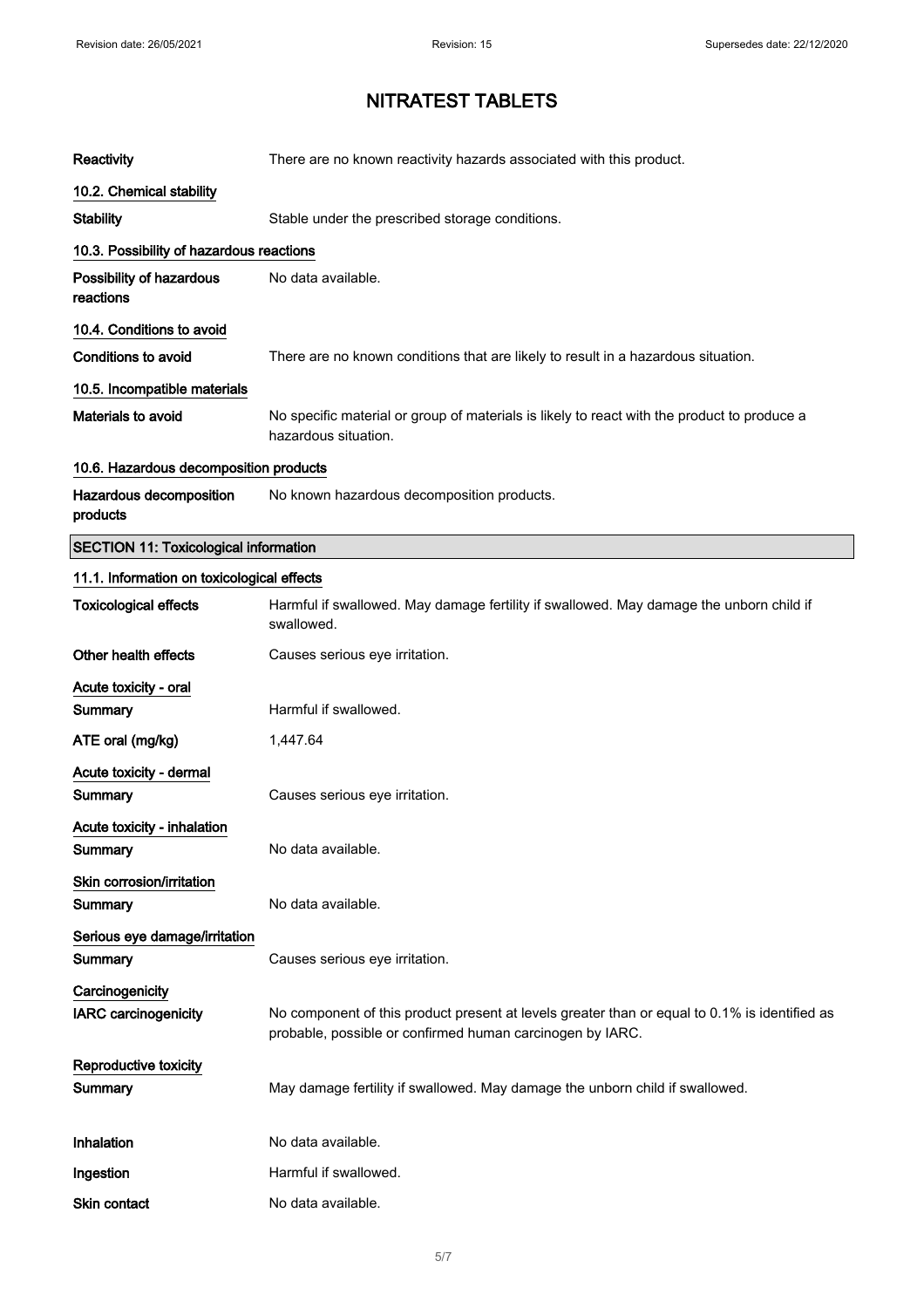| Eye contact                                                 | Causes serious eye irritation.                                                                                                                                  |
|-------------------------------------------------------------|-----------------------------------------------------------------------------------------------------------------------------------------------------------------|
| <b>SECTION 12: Ecological information</b>                   |                                                                                                                                                                 |
| Ecotoxicity                                                 | Not considered to be a significant hazard due to the small quantities used. However, large or<br>frequent spills may have hazardous effects on the environment. |
| 12.1. Toxicity                                              |                                                                                                                                                                 |
| <b>Toxicity</b>                                             | No data available.                                                                                                                                              |
| 12.2. Persistence and degradability                         |                                                                                                                                                                 |
| Persistence and degradability No data available.            |                                                                                                                                                                 |
| 12.3. Bioaccumulative potential                             |                                                                                                                                                                 |
| <b>Bioaccumulative potential</b>                            | No data available on bioaccumulation.                                                                                                                           |
| 12.4. Mobility in soil                                      |                                                                                                                                                                 |
| <b>Mobility</b>                                             | The product is soluble in water.                                                                                                                                |
| 12.5. Results of PBT and vPvB assessment                    |                                                                                                                                                                 |
| Results of PBT and vPvB<br>assessment                       | This substance is not classified as PBT or vPvB according to current EU criteria.                                                                               |
| 12.6. Other adverse effects                                 |                                                                                                                                                                 |
| Other adverse effects                                       | None known.                                                                                                                                                     |
| <b>SECTION 13: Disposal considerations</b>                  |                                                                                                                                                                 |
| 13.1. Waste treatment methods                               |                                                                                                                                                                 |
| <b>Disposal methods</b>                                     | Dispose of waste to licensed waste disposal site in accordance with the requirements of the<br>local Waste Disposal Authority.                                  |
| <b>SECTION 14: Transport information</b>                    |                                                                                                                                                                 |
| General                                                     | The product is not covered by international regulations on the transport of dangerous goods<br>(IMDG, IATA, ADR/RID).                                           |
| 14.1. UN number                                             |                                                                                                                                                                 |
| Not applicable.                                             |                                                                                                                                                                 |
| 14.2. UN proper shipping name                               |                                                                                                                                                                 |
| Not applicable.                                             |                                                                                                                                                                 |
| 14.3. Transport hazard class(es)                            |                                                                                                                                                                 |
| No transport warning sign required.                         |                                                                                                                                                                 |
| 14.4. Packing group                                         |                                                                                                                                                                 |
| Not applicable.                                             |                                                                                                                                                                 |
| 14.5. Environmental hazards                                 |                                                                                                                                                                 |
| Environmentally hazardous substance/marine pollutant<br>No. |                                                                                                                                                                 |
| 14.6. Special precautions for user<br>Not applicable.       |                                                                                                                                                                 |